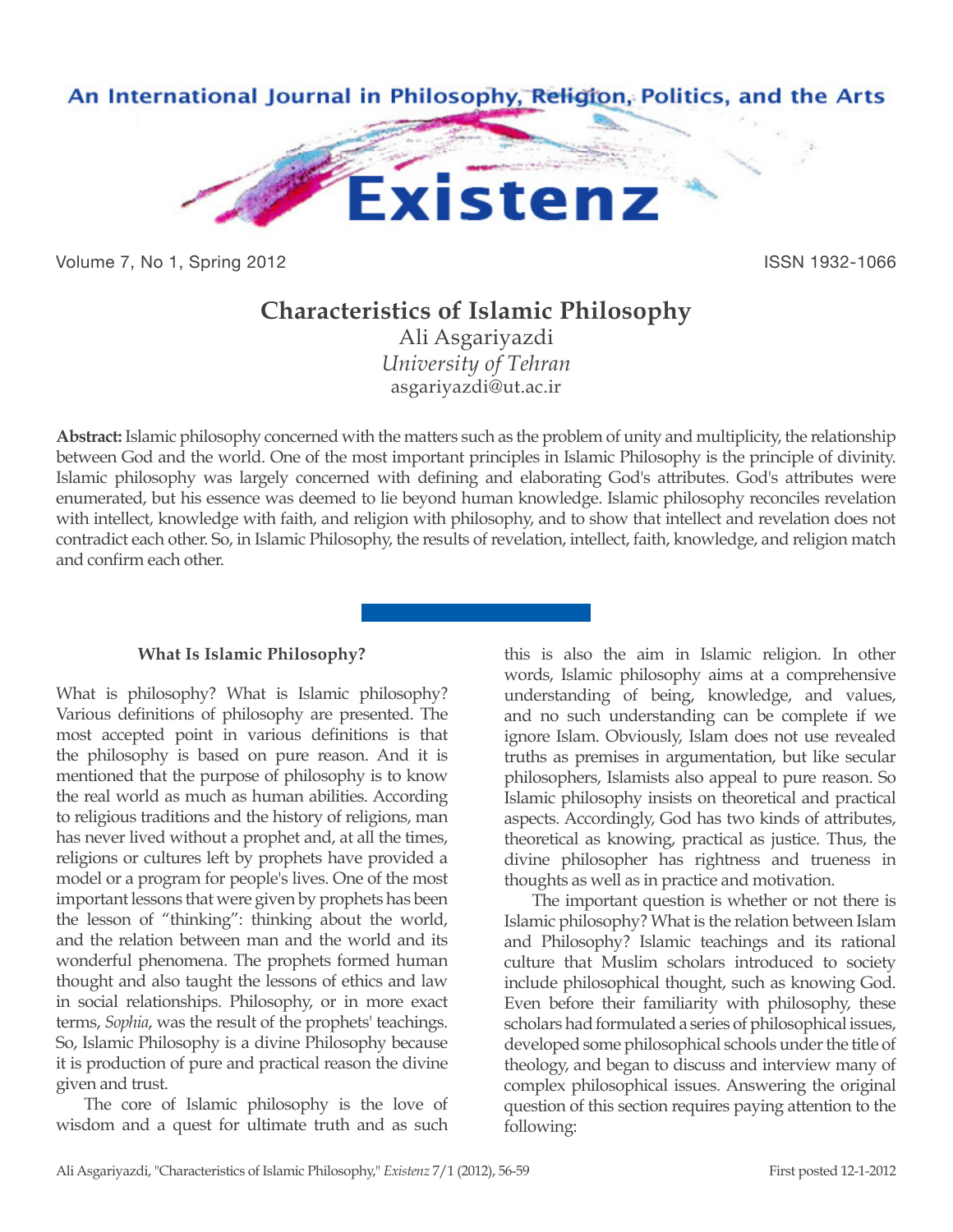- (1) Islam is a coherent religion; containing beliefs, moralities, rights, and jurisprudence.
- (2) The source of existence for Islam as a religion is the eternal divine will and knowledge.
- (3) Intellect and traditions are the epistemological sources of Islam. There are rational and traditional arguments for knowing what is the will of God. So, intellect and tradition are two sources of knowing and understanding in Islam.
- (4) The outlines of divine religions of all prophets, especially Ibrahamic religions, are the same. Every prophet confirmed the former one and explained about the next.

Verse 6 Sureh Al-Saf of the Qur'an states,

And [mention] when Jesus, the son of Mary, said, "O children of Israel, indeed I am the messenger of Allah to you confirming what came before me of the Torah and bringing good tidings of a messenger to come after me, whose name is Ahmad." But when he came to them with clear evidences, they said, "This is obvious magic."

وَإِذْ قَالَ عِيسَى ابْنُ مَرْيَمَ يَا بَنِي إِسْرَائِيلَ إِنِّي رَسُولُ اللَّـهِ إِلَيْكُم مُّصَدِّقًا لِمَا بَيْنَ يَدَىَّ مِنَ التَّوْرَاة وَمُبَشِّرًا برَسُول يَأتِي مِن بَعْدِي اسْمُهُ أَحْمَدُ ۖ فَلَمَّا جَاءَهُم بِالْبَيِّنَاتِ قَالُوا هَـذَا سِحْر مُّبينٌ (الصف ۶)

And in Verse 48, Sureh Al-Maedeh of the Qur'an explains,

And we have revealed to you, [O Muhammad], the Book in truth, confirming that which preceded it of the Scripture and as a criterion over it. So judge between them by what Allah has revealed and do not follow their inclinations away from what has come to you of the truth. To each of you we prescribed a law and a method. Had Allah willed, He would have made you one nation [united in religion], but [He intended] to test you in what He has given you; so race to [all that is] good. To Allah is your return all together and He will [then] inform you concerning that over which you used to differ.

وَأَنزَلْنَا إِلَيْكَ الْكِتَابَ بِالْحَقِّ مُصَدِّقًا لِّمَا بَيْنَ يَدَيْهِ مِنَ الْكِتَابِ وَمُهَيْمِنًا عَلَيْهِ فَاحْكُم بَيْنَهُم بِمَا أُنزَلَ اللَّهُ وَلَا تَتَّبِعْ أَهْوَاءَهُمْ عَمَّا جَاءَكَ مِنَ الْحَقِّ لِكُلِّ جَعَلْنَا مِنكُمْ شِرْعَةً وَمِنْهَاجًا وَلَوْ شَاءَ اللَّـهُ لَجَعَلَكُمْ الله وَ الْحَسِنِ الْمُؤْتَسَلَ لَهُمْ يَسْمَدُ مِنْ الْحَمْلِ وَاللَّهِ بِمَعْلَمَ مِنْعَلَمَ الْبَرْحَ وَرَجِعَكُمْ جَمِيعًا فَيَنَبِّئُكُم بِعَا<br>أَمَّةُ وَاحِدَةً وَلَـكِنْ لِّيَنْلُوَكُمْ فِي مَا آتَاكُمْ فَاسْتَبِقُو كُنتُمْ فيه تَخْتَلَفُونَ (المائده ۴۸)

From this we may conclude that philosophy and Islam share the same realm and domain. The former verse refers to Bayenat (clear evidence and proofs). It means a claim must be supported by proof and clear evidence. The latter refers to Qur'an and all revelation to prophets is based on the truth and real worlds, from God who is the first cause of all existence. Thus, knowing the truth, reality of existence, using the proofs, and clear evidences are features of Islam as well as Islamic philosophy. So, we can claim both of them share the same domain.

## **Mulla Sadra's Transcendent Philosophy**

I would like to introduce the transcendent philosophy of Mulla Sadra (see his major book *The Transcendent Philosophy Through the Four Intellectual Journeys of the Self*) 1 as a perfect and the best model of Islamic Philosophy. Mulla Sadra's teachers and the impact of the Qur'an and *hadith*, planted the seeds for transcendent philosophy, the most important school in the history of Islamic philosophy and thought. Clearly an independent thought school his philosophical system comprises all central philosophical issues and is well equipped to solve even philosophical issues that might arise in future. At its surface, Mulla Sadra's philosophy is similar to peripatetic philosophy. In fact, one can say that the body of this philosophy is peripatetic, while its soul is illumination.<sup>2</sup>

Another important point is that Mulla Sadra holds a strong and logical belief on the Qur'an and hadith. His sources for philosophy were not merely confined to intellect, as he considered revelation as the most important, valid, and reliable source for knowledge.

<sup>1</sup> Mulla Sadra, *- al-Hikmat al-muta'aliyah fi'l-asfar al- 'aqliyyah al-arba'ah*, ed. S. M. H. Tabatabāī, Tehran 1983 (Henceforth cited as *Asfar*). For a description of this book in English see Seyyed Hossein Nasr, Sadr al-Dīn Shīrāzī and His Transcendent Theosophy, Tehran: Imperial Iranian Academy of Philosophy 1978, pp. 55- 69.

<sup>&</sup>lt;sup>2</sup> Illuminationist philosophy started in twelfth-century Persia, and has been an important force in Islamic especially Persian—philosophy until today. It presents a critique of some of the leading ideas in Aristotelianism, as represented by the philosophy of Ibn Sina (Avicenna), and argues that many of its core distinctions are misguided. Illuminationists develop a view of reality where essence is more important than existence, and intuitive knowledge is more significant than scientific knowledge. They use the notion of light, as the name suggests, as a way of exploring the links between God (the Light of Lights) and his creation. The result is a view of the whole of reality as a continuum, with the physical world being an aspect of the divine. This sort of language proved to be very suggestive for mystical philosophers, and Illuminationism quickly became identified with Islamic mysticism.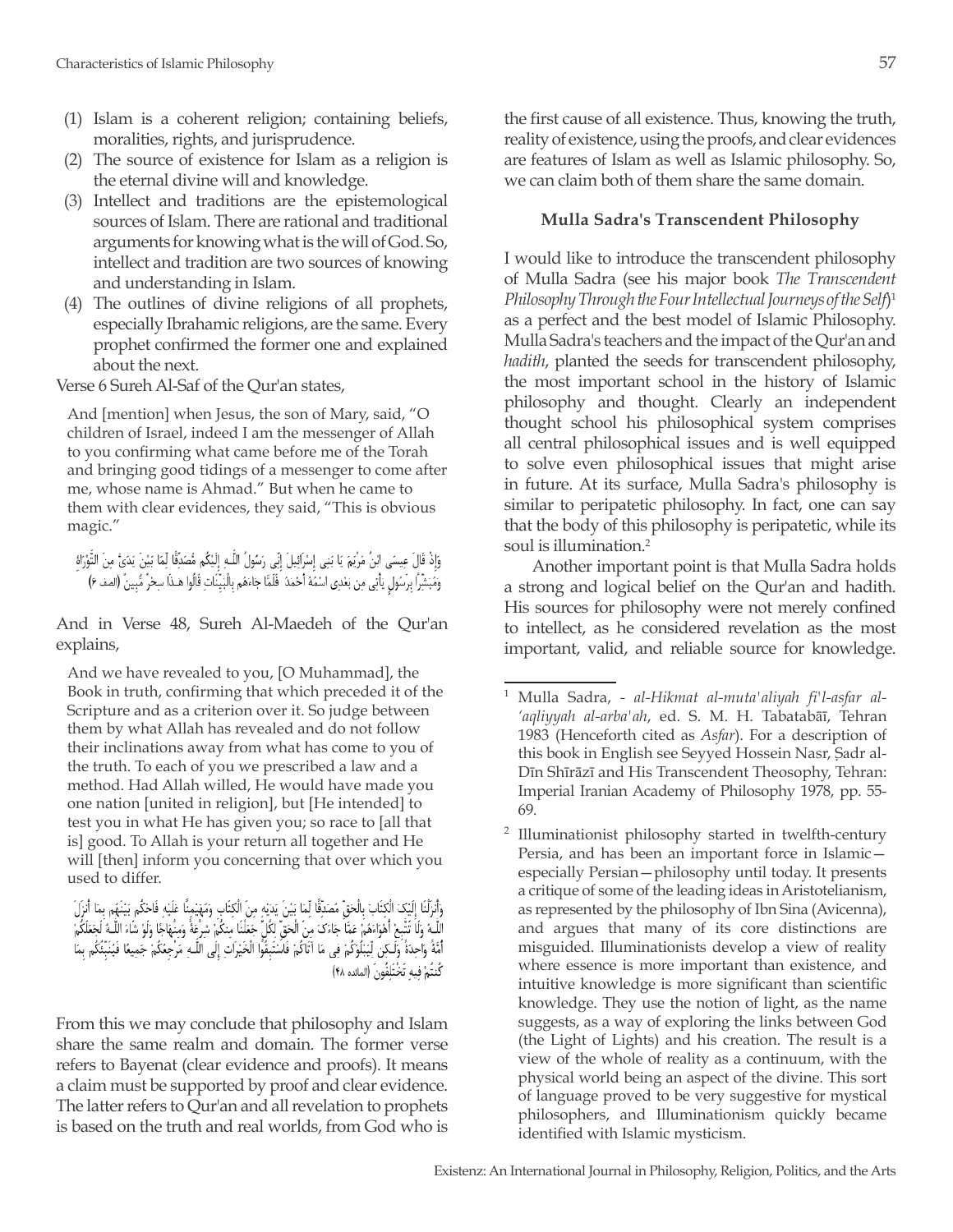As such, human intellect confirms revelation, and revelation supplements intellect. A religious person should believe in the role of intellect for understanding and discovering the truth. And accordingly, an intelligent and wise person should confirm and accept revelation.

Consequently, Mulla Sadra uses Qur'anic verses as part of his philosophical reasoning. He is inspired by the spirit of Qur'an in solving some philosophical complexities and problems as he tries to expand the dimensions of his philosophical ideas and thoughts with support from the *hadith* and *Sunna* (traditions) of the Holy Prophet (p.b.u.h) and his descendants. At the same time, he sometimes directly refers to some Qur'anic verses as evidence for his arguments and hereby demonstrating the rationality of Holy Qur'an. Anyway, the Qur'an was always an inspiring source for him. In this manner, he discovered some truths that others were not able to access.

The Qur'an contains the most profound verses and statements about theology, worldviews, and anthropology. It introduces many important philosophical topics, for example God's knowledge, Will and Attributes, the concepts of Divine Decree and Destiny, predestination, renunciation, life after death, resurrection, the Hereafter, the quality of the material world creation, the birth of prime matter, the end of world, and the annihilation of matter. Besides the Qur'an, Mulla Sadra has profoundly benefited also from peripatetitc philosophy, Ishraqi philosophy, theology, and the traditions of the Prophet (p.b.u.h), Imam Ali (As), and the Prophet's descendants. He was influenced by Muhyaddin Ibn al-Arabi,<sup>3</sup> Ibn-Sina,<sup>4</sup>

Aristotle, Plotinus, Suhrawardi,<sup>5</sup> Nasir al-Din Tusi,<sup>6</sup> Sadr al-Din, Qiyath al-Din Dashtaki,<sup>7</sup> and Dawani.<sup>8</sup>

Mulla Sadra's perfect system of thought, comprise a coherent philosophical system. Ontology and the issues related to metaphysics have the greatest part of it. Then, the discussions are related to theology, psychology, eschatology, epistemology, ethics, aesthetics, and logic, respectively have shared in this system. It is worthy to notice that Mulla Sadra put the love and aesthetics issues as a part of the theology. In his system, ontological issues are basic issues for others. Mulla Sadra's Philosophy contains many novelties and new achievements.

Finally, the most important purpose of Islamic philosophy is to know the real world, including God, nature, man and their relationship, knowing through reason, argument, and understanding. Islam also traces this purpose, because Islam has sought to know the truth and the real world, to know the existence of God and to know man's duties before God, his creator.

Islamic philosophy and Islam do overlap in their purpose. In addition, Islam has a lot of emphasis on understanding, reasoning, and knowledge. If the principles of Islam are not understood and proven by reason, they are not considered valid. There is a principle in Islam that says, whatever is judged by intellect, Islam accepts it and judges according to it. As such, there is no conflict between Islam as religion and Islamic philosophy. In other words, revelation and knowledge, intellect and faith do not contradict one another.

## **Reply to Charles E. Butterworth (pp. 65-69)**

Mulla Sadra's philosophy is a synthesis of all Islamic philosophers' thoughts. It is the peak of perfection and the most comprehensive philosophy of Islam. Yet,

<sup>3</sup> Ibn al-'Arabi was born in Murcia (in southeast Spain) in ah 560/ad 1164, and died in Damascus in ah 638/ ad 1240. As a mystic he drew on the writings of Sufis, Islamic theologians, and philosophers to elaborate a complex theosophical system akin to that of Plotinus. Of several hundred works attributed to him the most famous are al-Futuhat al-makkiyya (*The Meccan Illuminations*) and Fusus al-hikam (*The Bezels of Wisdom*).

Ibn Sina (Avicenna) is one of the foremost philosophers in the Medieval Hellenistic Islamic tradition that also includes al-Farabi and Ibn Rushd. His philosophical theory is a comprehensive, detailed and rationalistic account of the nature of God and Being, in which he finds a systematic place for the corporeal world, spirit, insight, and the varieties of logical thought.

<sup>5</sup> Shihab al-Din al-Suhrawardi (1154–1191) is considered the "master of illumination" (*shaykh al-ishraq*).

<sup>6</sup> Nasir al-Din Tusi was born in the city of Tus in medieval Khorasan (now in north-eastern Iran) in the year 1201 and began his studies at an early age.

<sup>&</sup>lt;sup>7</sup> Ghuiyath al-Din Mansur (1462–1543), Shiraz, Iran; leading figure of Dashtakid dynasty in Shiraz.

<sup>8</sup> Jalal al-Din Muhammad ibn As'ad al-Dawani (or Dawwani) was a prominent philosopher and theologian, who became known to Western scholars through an English translation of his 1839 ethical treatise Akhlaq-e Jalali (*Jalalean Ethics*).